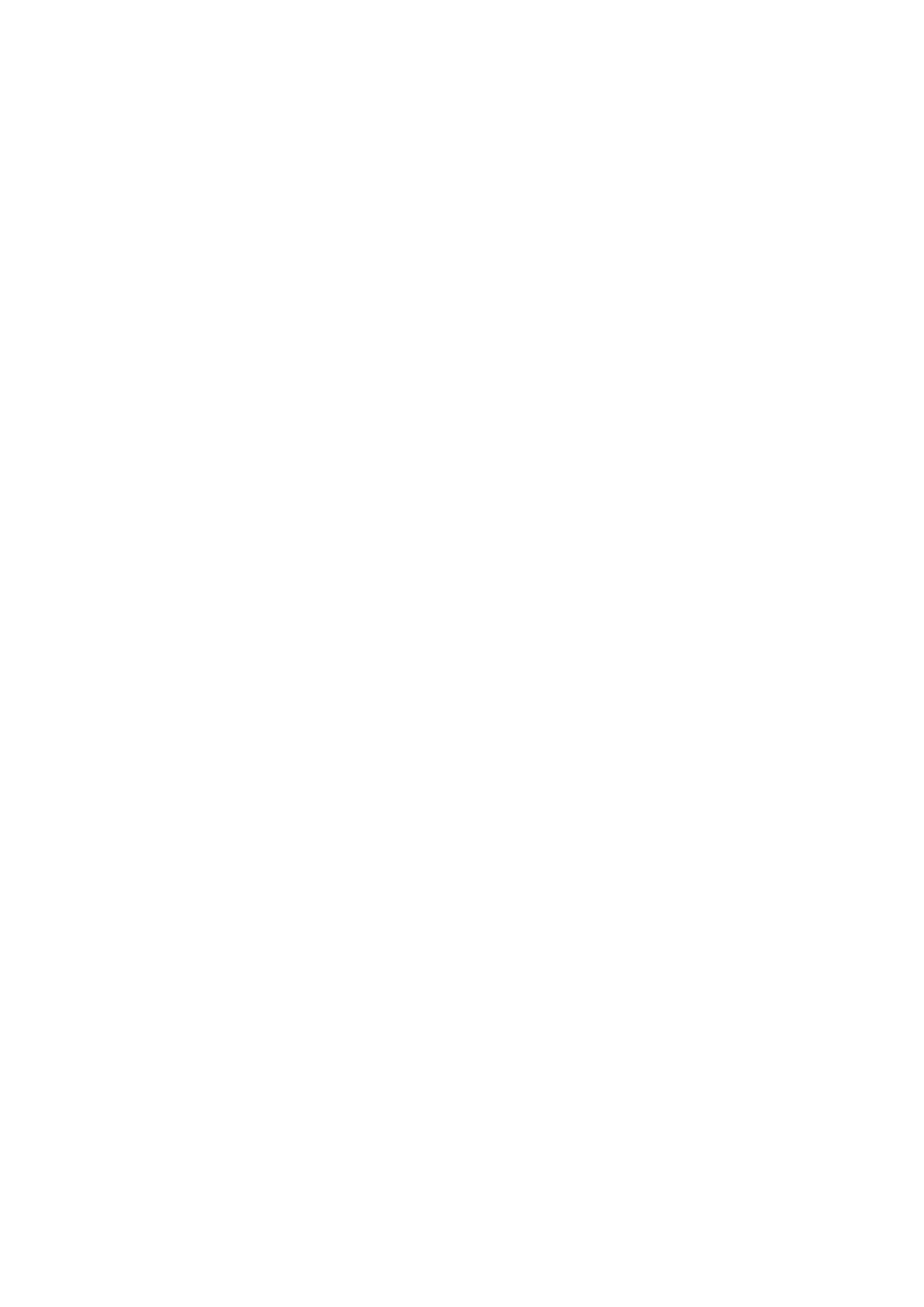*I certify that this public bill, which originated in the Legislative Assembly, has finally passed the Legislative Council and the Legislative Assembly of New South Wales.*

> *Clerk of the Legislative Assembly. Legislative Assembly, Sydney, , 2010*



New South Wales

## **Public Sector Employment and Management Amendment Bill 2010**

Act No , 2010

An Act to amend the *Public Sector Employment and Management Act 2002* to make further provision in relation to appointments to positions in the Public Service.

*I have examined this bill and find it to correspond in all respects with the bill as finally passed by both Houses.*

*Assistant Speaker of the Legislative Assembly.*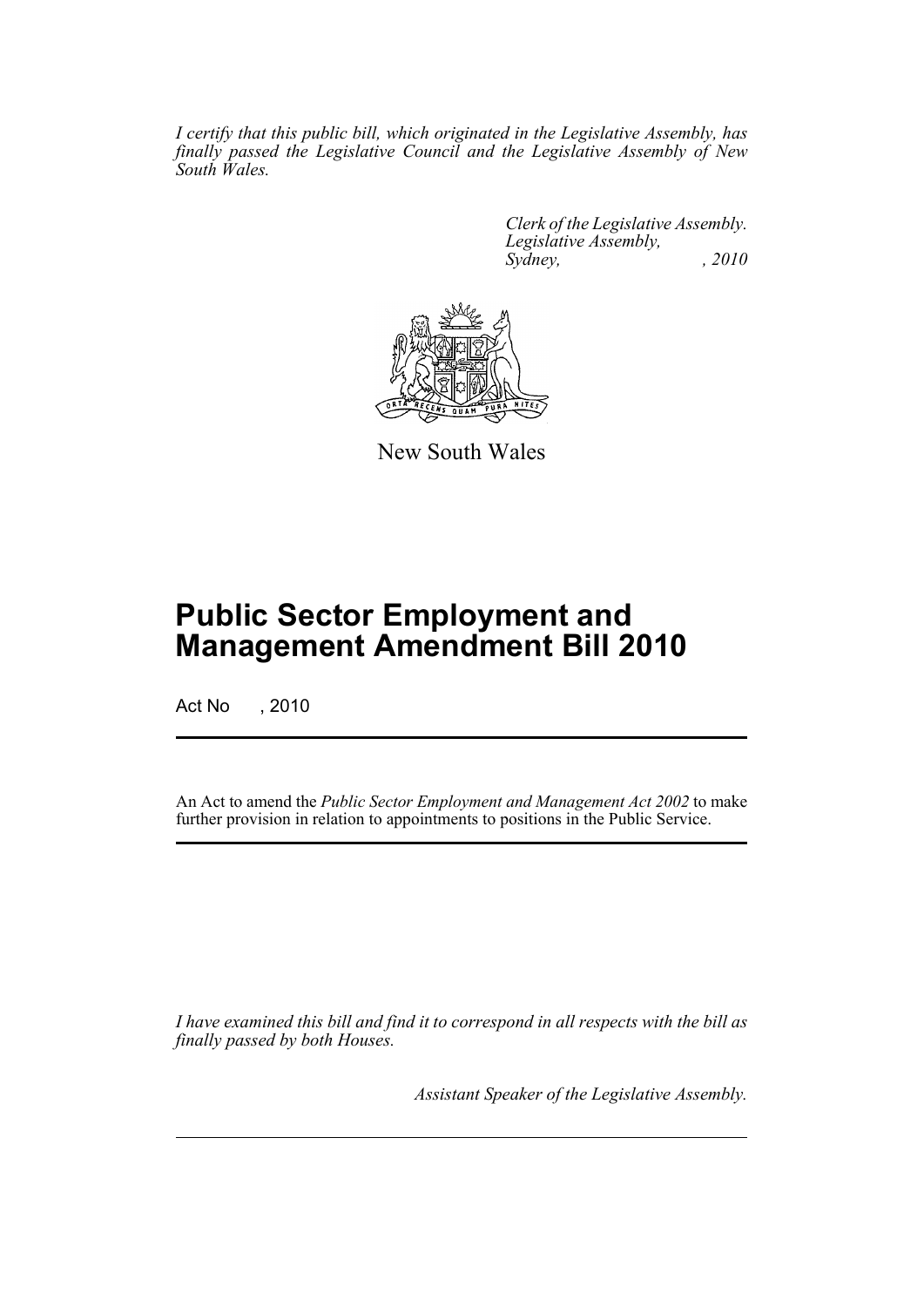### <span id="page-3-0"></span>**The Legislature of New South Wales enacts:**

#### **1 Name of Act**

This Act is the *Public Sector Employment and Management Amendment Act 2010*.

#### <span id="page-3-1"></span>**2 Commencement**

This Act commences on the date of assent to this Act.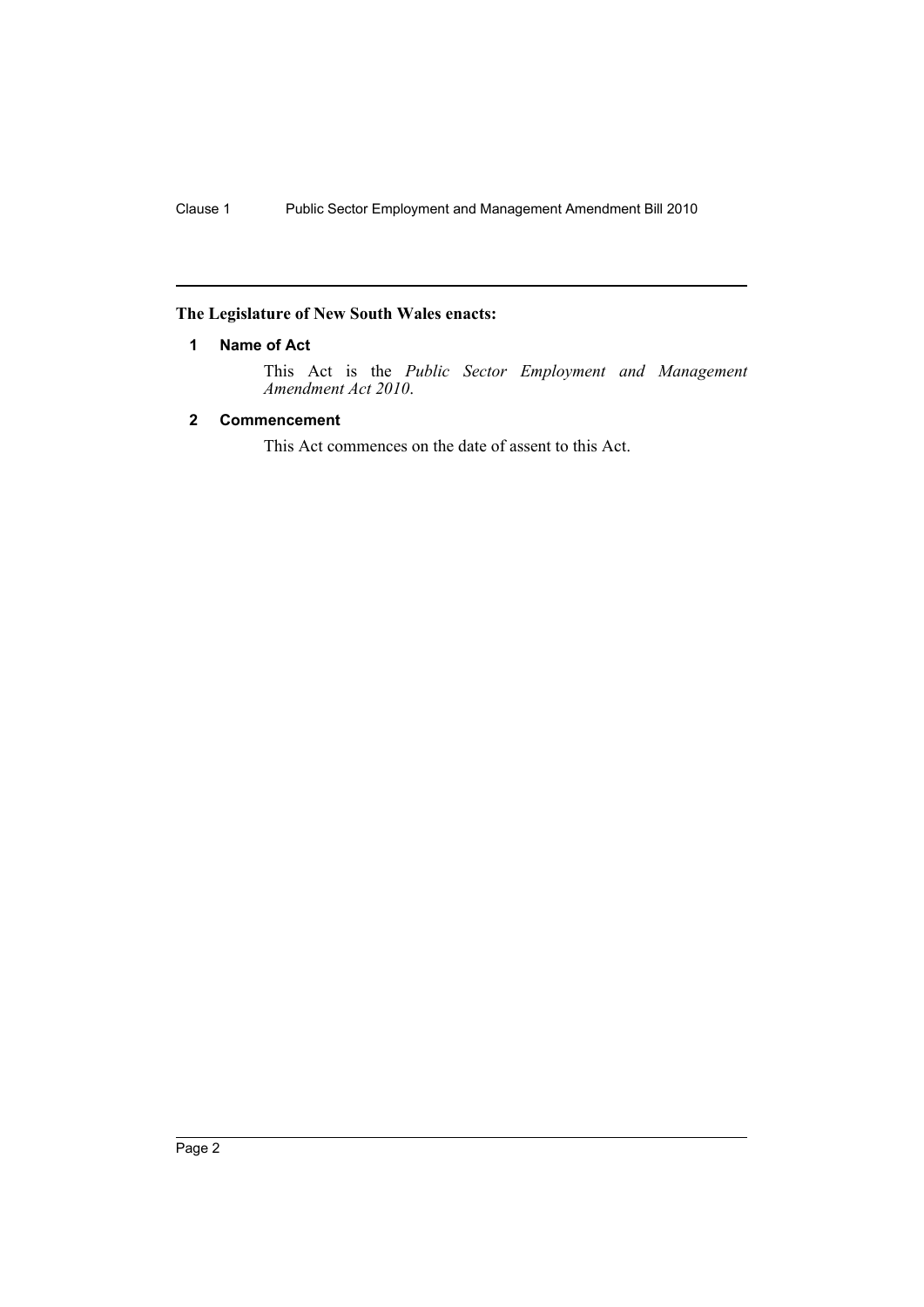Public Sector Employment and Management Amendment Bill 2010

Amendment of Public Sector Employment and Management Act 2002 No 43 Schedule 1

## <span id="page-4-0"></span>**Schedule 1 Amendment of Public Sector Employment and Management Act 2002 No 43**

#### **[1] Section 19 Merit appointment**

Insert at the end of section 19 (3A) (b):

, or

(c) a person who is employed in a Division of the Government Service specified in Part 3 of Schedule 1 (a *Special Employment Division*) that is associated with the Department, other than any such person who is employed on a casual basis or, if employed on a temporary basis, has not been employed in the Special Employment Division for a continuous period of at least 2 years.

#### **[2] Section 19 (3B)**

Insert after section 19 (3A):

(3B) For the purposes of subsection (3A) (c), a Special Employment Division is taken to be *associated* with a Department if the Head of that Department is also the Division Head of the Special Employment Division.

#### **[3] Section 19 (4)**

Omit "an officer or a Departmental temporary employee".

Insert instead "a qualified member of staff of the Department within the meaning of subsection (3A)".

#### **[4] Section 22 Legal proceedings not to be brought in respect of appointments etc**

Insert after section 22 (4):

- (5) Nothing in this section prevents any of the following proceedings being brought by a member of staff of a Department in relation to the appointment of another member of staff of any Department to a position in the Public Service:
	- (a) proceedings under Part 9 of the *Anti-Discrimination Act 1977* in relation to a complaint under that Part,
	- (b) proceedings under section 213 of the *Industrial Relations Act 1996* to enforce the provisions of section 210 (Freedom from victimisation) of that Act.